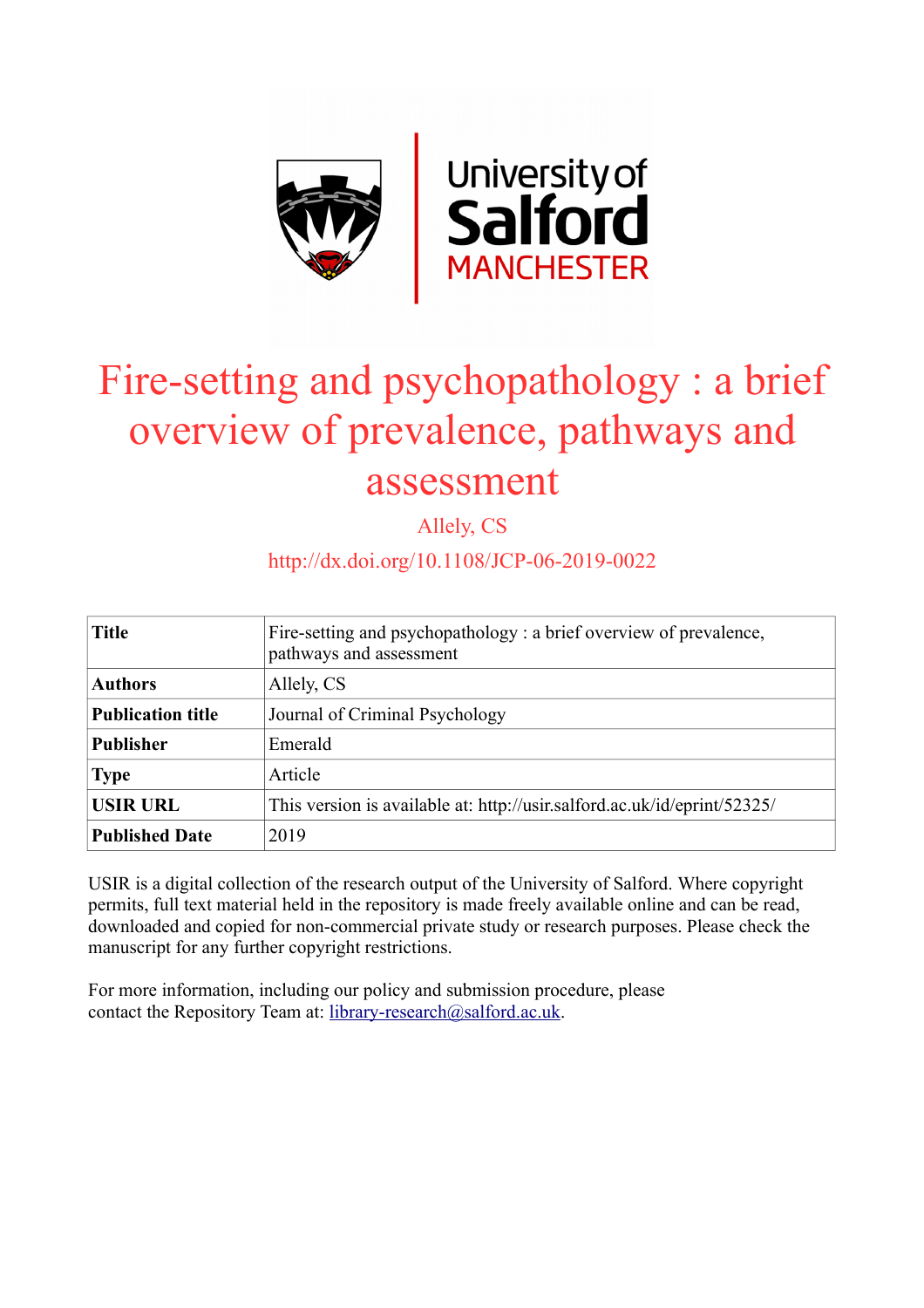## **Fire-setting and Psychopathology: A Brief Overview of Prevalence, Pathways and Assessment**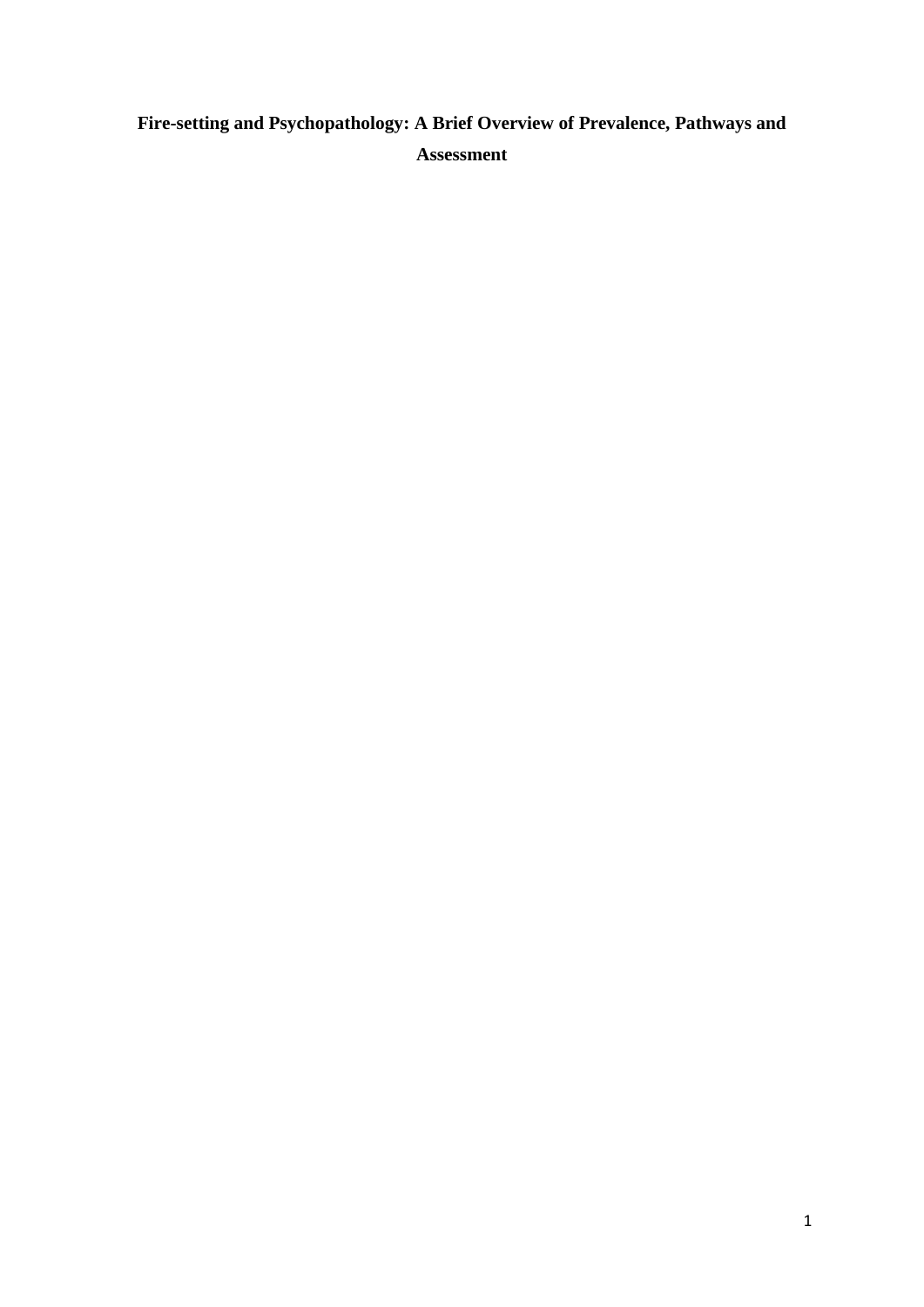#### **Abstract**

**Purpose:** There is increasing attention on investigating the association between fire-setting and psychopathology and also the degree to which fire-setting is a manifestation of mental disorder. Despite the actual prevalence of pyromania remaining elusive, there is growing evidence in the literature highlighting the higher rates of psychiatric mental health disorders in fire-setters, the most common being: schizophrenia, mood disorders (such as anxiety and depression), personality disorders, alcohol abuse, and intellectual disability. The purpose of this paper is to highlight more recent work on prevalence, pathways and assessment in offenders who have engaged in fire-setting.

**Design/methodology/approach:** This paper provides an overview of the literature on firesetting and psychopathology with a focus on prevalence, pathways and assessment.

**Findings:** This review identified key literature which has identified a variety of distinct pathways to fire-setting and also highlights two assessments/measures for fire-setters. Such information is useful for clinicians when they encounter this group of offenders.

**Practical implications:** This paper has identified in the literature and recommends the use of the 'Fire Setting Scale' and the 'Fire Proclivity Scale' in clinical and/or forensic practice.

**Originality/value:** There is a very real need for additional empirical research in this area. There is also a need for an increased awareness and understanding of how various types of psychopathy can contribute to fire-setting in both a legal and clinical context.

**Keywords:** Fire-setting; arson, pyromania; psychopathology; mental health; assessment; pathways.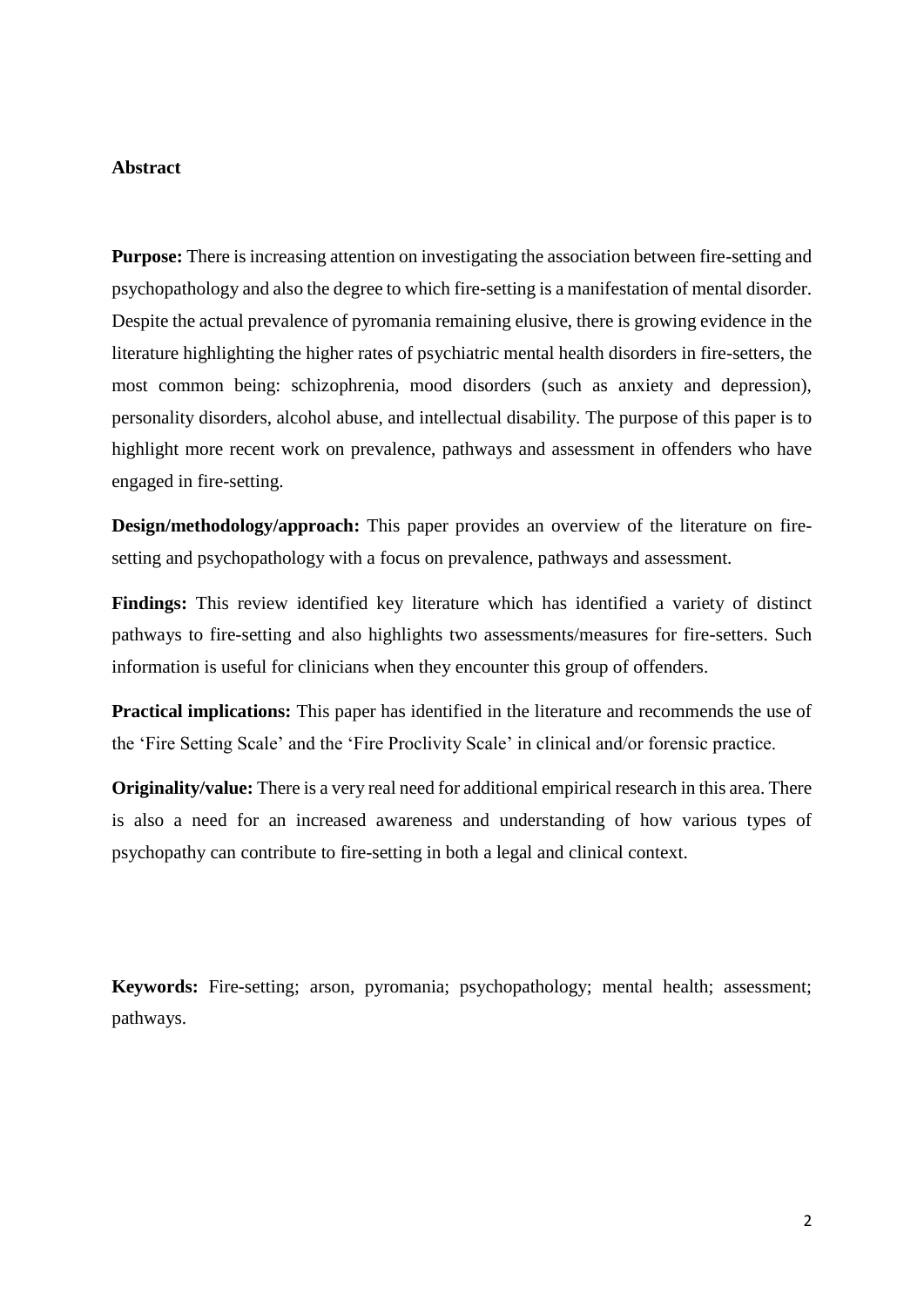Pyromania is characterised by fascination with and attraction to fire and fire-starting paraphernalia, in addition to the deliberate and repeated setting of fires. Feelings of tension or affective arousal prior to setting a fire, and feelings of pleasure, gratification, or relief during or following fire-starting are often experienced by the individuals who had been diagnosed with pyromania. The act of fire-setting is also not motivated by any financial or material gain, to conceal crimes, in response to delusion or hallucination, or due to a lack of judgment. Also, the fire setting behaviours should not be better accounted for by a conduct disorder or other psychiatric illness (American Psychiatric Association, APA, 2013). It is common for individuals with pyromania to spend time closely associated with fire departments, even becoming firefighters themselves, and are frequently seen watching fires in their neighbourhoods. These individuals have been found to deliberately set small fires or set off false alarms so that they can watch the firefighting equipment (APA, 2013). Surprising, there is a relatively little amount of research investigating pyromania and it is a possibly underreported impulse control disorder. Individuals who fulfil the diagnostic criteria for pyromania engage in acts of arson, frequently endangering their lives and those of others, due to their powerful urges to watch existing fires or to set new fires (APA, 2013). Even though for over two centuries pyromania has been recognised as a mental health disorder, an accurate prevalence of the disorder remains elusive. For instance, Nanayakkara and colleagues (2015) highlighted in their paper that the prevalence rates found across studies range from 0.4% to 21% with the more methodologically robust research suggesting that it is an extremely rare disorder (Nanayakkara et al., 2015).

#### **Fire-setting and psychopathology**

There is increasing attention on investigating the association between fire-setting and psychopathology and also the degree to which fire-setting is a manifestation of mental disorder (Nanayakkara et al., 2015). Despite the actual prevalence of pyromania remaining elusive, there is growing evidence in the literature highlighting the higher rates of psychiatric mental health disorders in fire-setters, the most common being: schizophrenia, mood disorders (such as anxiety and depression), personality disorders, alcohol abuse, and intellectual disability (Tyler & Gannon, 2012). For instance, in their study Alexander and colleagues (2015) studied a group of individuals with a history of fire-setting (n=30) who were obtained from a sample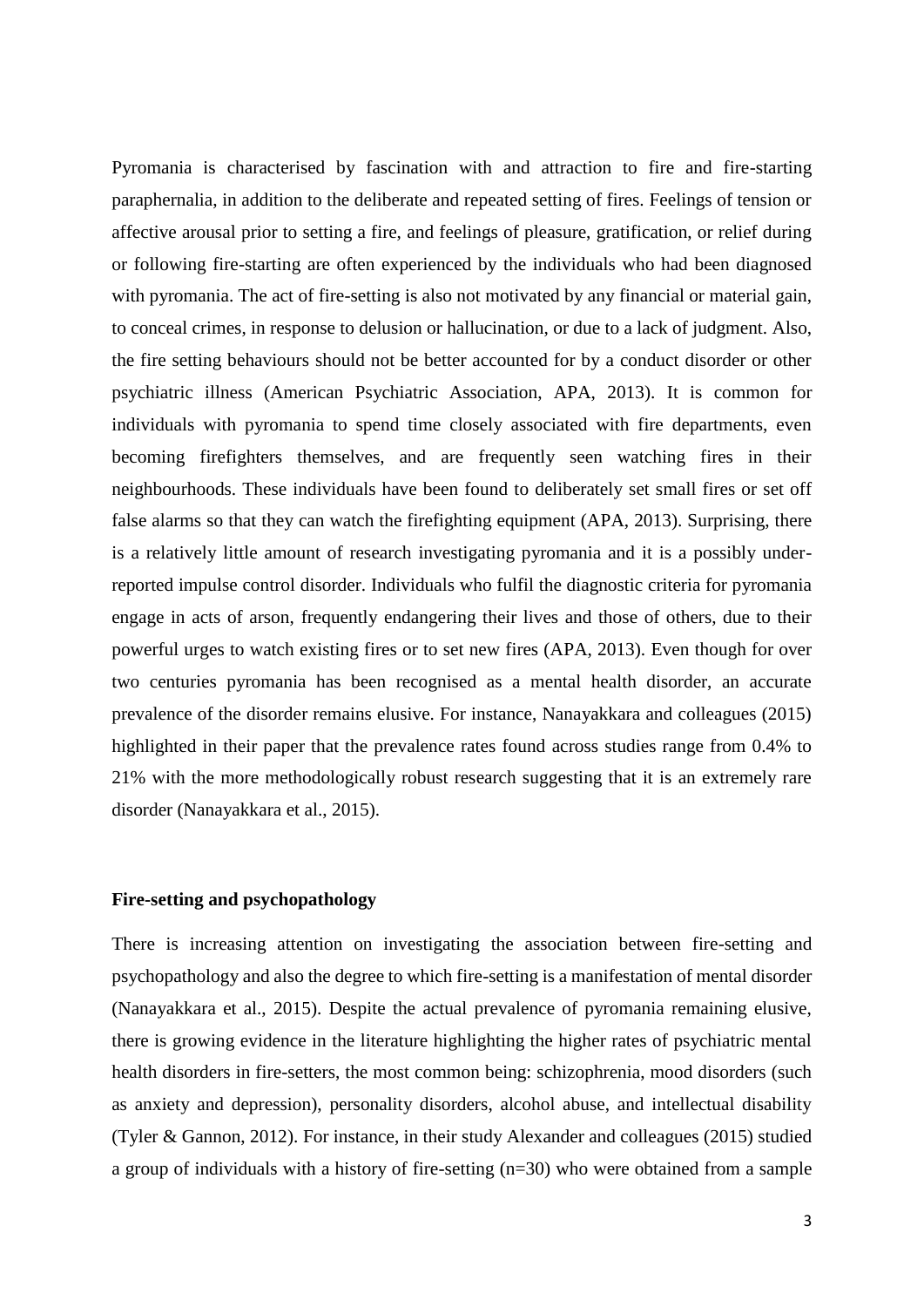of 138 patients who were receiving treatment in a forensic intellectual disability service in the United Kingdom (UK). The group of 30 fire-setters were compared to a group of individuals with no history of fire-setting on a wide range of outcome variables. Findings showed that an association between fire-setting and significant psychopathology such as psychosis and personality disorders. A formal conviction for arson was only found in half of the fire setters. A violence conviction and criminal sections/restriction orders were found to be more likely in the group of fire setters (Alexander et al., 2015). In another study carried out by Tyler and colleagues (2015) information (such as sociodemographic details, psychiatric history, offense history factors, etc.) was gathered from patient hospital records for 77 (43 fire-setters and 34 non-fire-setters) mentally disordered offenders. Interestingly, the fire-setters were found to be more likely to have expressed an interest in fire/explosives and have fulfilled the diagnostic criteria for a schizophrenic disorder. Interestingly, compared to male fire-setters, the findings suggested that female fire-setters were more likely to have a greater amount of fire-setting incidents. Interestingly, the largest predictor of repeat fire-setting was an interest in fire (Tyler, Gannon, Dickens, & Lockerbie, 2015).

Another study investigated the common features in fire-setters (Gannon & Pina, 2010) and their findings indicated that the characteristics of a typical fire-setter included: being a Caucasian, low-skilled, young male with a weak socioeconomic status and an early onset of criminal behaviour. Other common characteristics in this group of offenders included: having experienced neglect, abuse, and dysfunctional attachment styles in the family situation, in combination with a limited social network, impaired social skills and low levels of self-esteem. The average fire-setter was also found to display a high level of impulsivity, which was often combined with conduct disorder (CD)/antisocial personality disorder (PD), schizophrenia, substance abuse and affective and/or anxiety disorders (Gannon & Pina, 2010). In another study by the same group of researchers, Gannon and colleagues (2013) compared matched groups of 68 imprisoned adult fire-setters and non-fire-setters. Fire-setters not only distinguished themselves with respect to fire-related characteristics (e.g., identification with fire) but also with respect to emotional/self-regulation characteristics (such as lower levels of general selfesteem). However, there was no significant differences between the two groups on social competence, proneness to boredom, impression management and offense-supportive attitude measures. However, Hagenauw, Karsten, Akkerman-Bouwsema, De Jager and Lancel (2015) found that the 14 arsonists in their sample of 73 patients who were committed to a forensic psychiatric hospital (FPH) exhibited poorer social and relational skills. The arsonists were also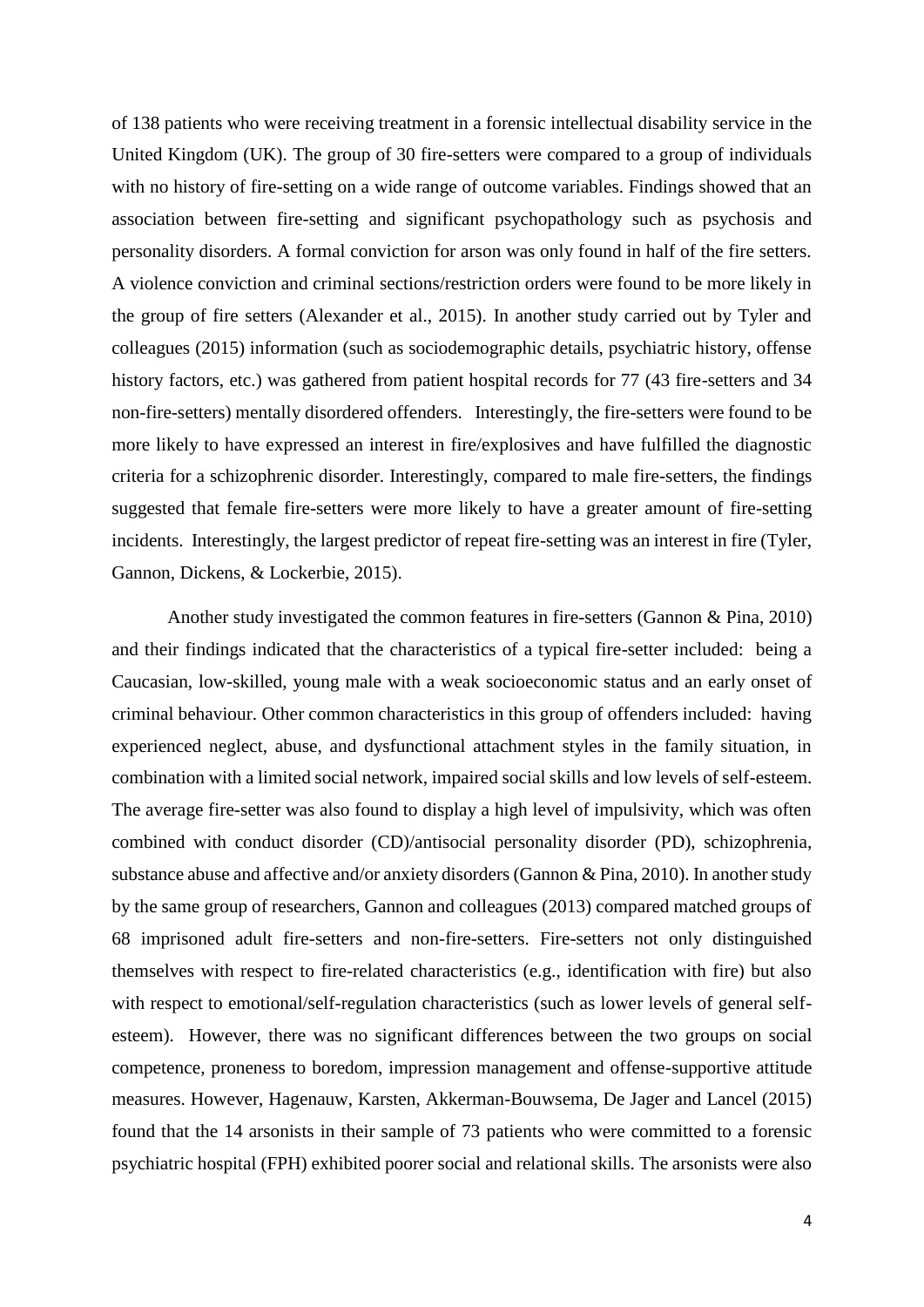found to exhibit more behavioural problems prior to the age of 12, longer treatment history, higher prevalence of psychosis, and higher rates of hostility, passive-aggressiveness, and irritability.

In their study, Ducat and colleagues (2013) compared non-fire-setters, exclusive firesetters (those who had committed no other types of offenses other than fire-setting), and mixed fire-setters (fire-setting and more than three other offense types). Their findings suggested that the fire-setters were more regularly unemployed when compared to the non-fire-setters, had exhibited more behavioural problems in childhood and suicidal ideation and had a history of psychiatric or psychological treatment and Axis I and II disorder diagnoses (Ducat, McEwan, & Ogloff, 2013). Lastly, Wilpert and colleagues (2017) examined a group of arsonists ( $n = 55$ ) and compared them to a group of violent offenders  $(n = 41)$  and found that arsonists were significantly more frequently diagnosed with a Diagnostic and Statistical Manual of Mental Disorders (DSM) Axis II disorder. They also were more isolated socially and had poor coping skills. Additionally, more drug abuse/dependence, a younger age of onset of antisocial behaviour, a more extensive criminal history and a greater percentage of re-offending were found in the violent offenders. Regarding the types of offenses, the group of arsonists comprised of more generalists than specialists, compared with the violent offenders. An individual was classified as a specialist if their prior and current offenses were of exclusively one type (arson or violence). They were classified as generalists if there were convictions involving at least two or more offense type categories (Wilpert, van Horn, & Eisenberg, 2017).

#### **Pathways to fire-setting for mentally disordered offenders**

Recently some researchers have investigated the offence process for fire-setting in mentally disordered offenders. Tyler and Gannon (2017) developed an offence chain model which detailed the offence process for fire-setting in mentally disordered offenders—the Firesetting Offence Chain for Mentally Disordered Offenders (FOC-MD; Tyler et al., 2013). Developed based on offenders' narratives of their offences, the FOC-MD describes, in a temporal sequence, the offence process for both male and female mentally disordered fire-setters. The FOC-MD can be divided into four key phases: (a) background factors (childhood and adolescent experiences until the age of 18 years), (b) early adulthood (from age 18 until about one year prior to the offence), (c) pre-offence period (events which took place about one year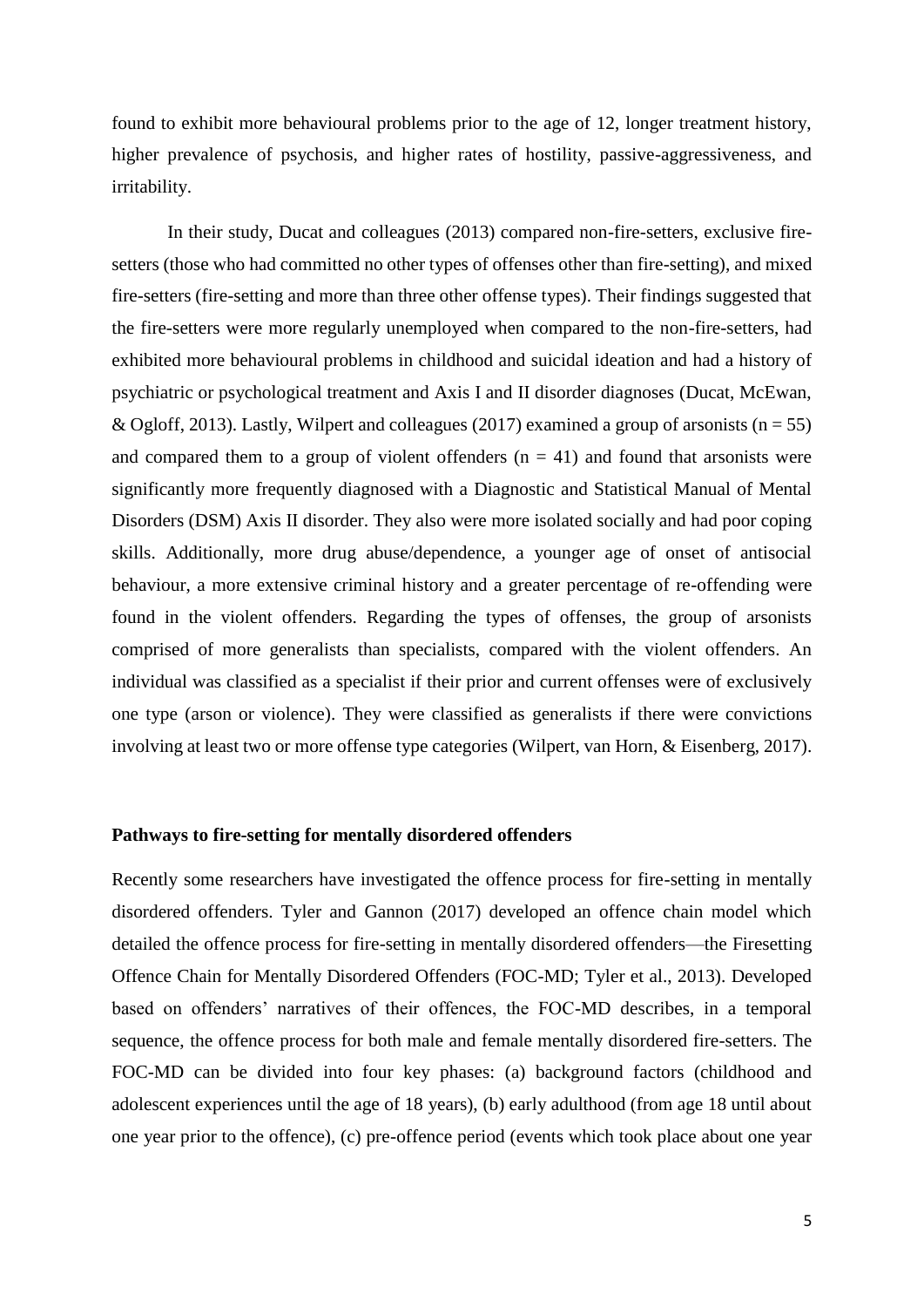prior to the event until moments before), and (d) offence and post-offence period (covering the offence itself and factors immediately post-offence) (Tyler & Gannon, 2017).

In an earlier study by the same group of researchers (Tyler et al., 2013), preliminary observations indicated that mentally disordered fire-setters followed, through the FOC-MD, one of three distinct pathways to fire-setting, namely, fire interest–childhood mental health, no fire interest–adult mental health, and fire interest–adult mental health. The "fire interest– childhood mental health" pathway was taken by individuals who had a minimum of two fire risk factors and mental health problems in childhood. Individuals who followed this particular pathway were identified as being more likely to engage in detailed planning of the fire, experienced positive fire-related affect and watched the fire. The "no fire interest–adult mental health" pathway was followed by individuals who typically did not develop any fire risk factors in childhood. Further, their mental health issues tended to onset in proximity to the fire. They also tended not to engage in any planning of the offence. If they did engage in planning of the act, it was low level and proximal to setting the fire. They also had a tendency to feel indifferent about setting the fire and did engage in watching the fire they started. Lastly, those who followed the "fire interest–adult mental health" pathway developed a minimum of two firerelated risk factors in their childhood. However, mental illness did not onset until adulthood in the individuals who followed this pathway. They tended to engage in low-level planning of the fire, and typically watched the fire but only when the contextual circumstances allowed them to do so (i.e., they attempted to avoid detection or they were trying to protect themselves) (Tyler & Gannon, 2017).

The findings from the more recent study carried out by Tyler and Gannon (2017) supported these earlier findings (Tyler et al., 2013) by showing again that there are three distinct pathways through the FOC-MD that mentally disordered fire-setters appear to follow, namely, fire interest–childhood mental health, no fire interest–adult mental health, and fire interest–adult mental health. The three pathways were the same three pathways identified as part of the previous study (Tyler et al., 2013). The development of fire-related risk factors and the age at time of onset of mental health difficulties may be useful critical factors to consider when trying to distinguish between the offence processes across different subtypes of mentally disordered fire-setters (Tyler & Gannon, 2017).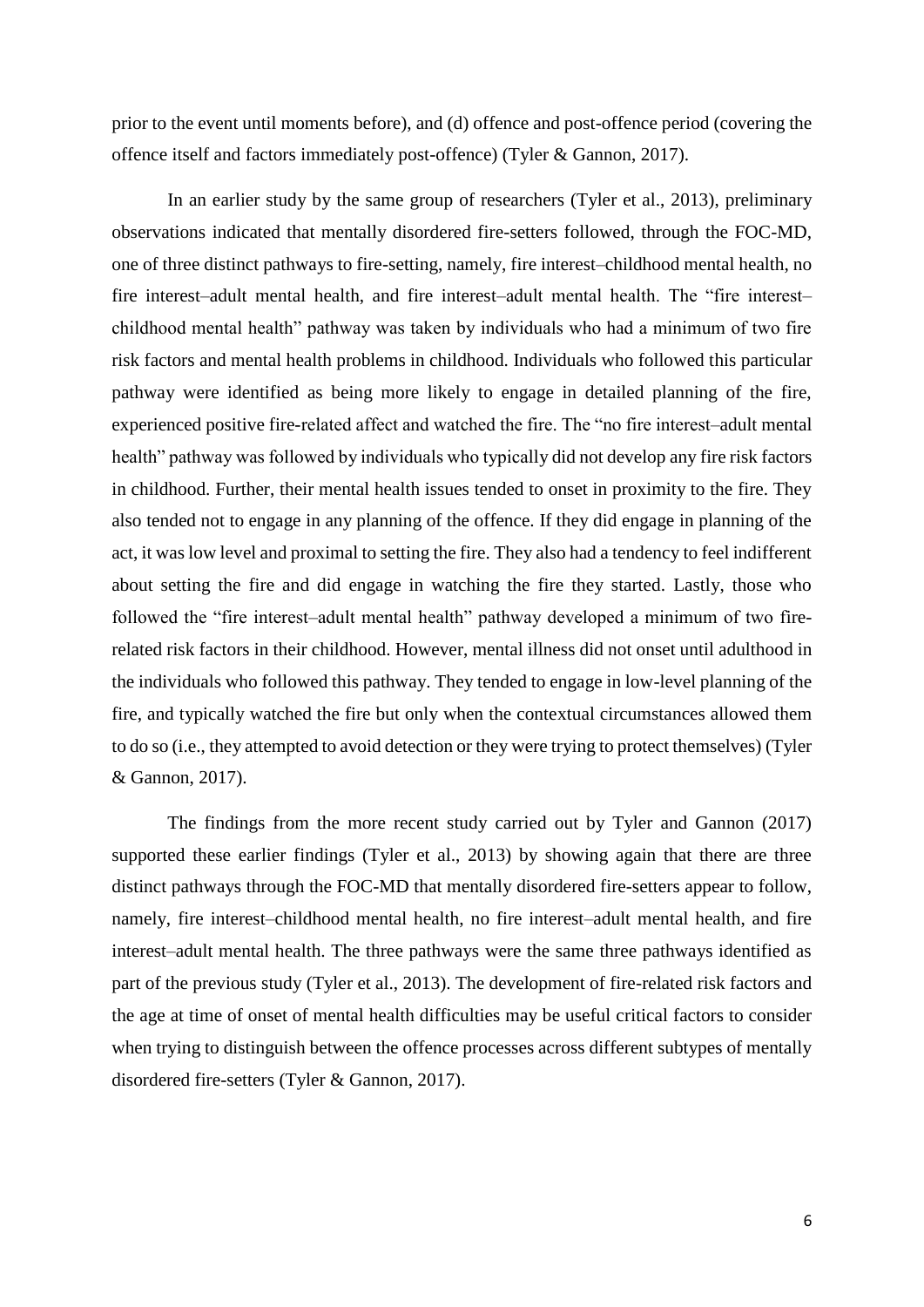### **Useful measures to use in research in this field: the 'Fire Setting Scale' and the 'Fire Proclivity Scale'**

Two separate scales were developed by Gannon and Barrowcliffe (2012) which this paper recommends to clinicians in this field. These two scales are the Fire Setting Scale and the Fire Proclivity Scale. They were developed in order to assess, respectively, the antisocial and fire interest factors related to fire-setters and the propensity of fire-setters to be attracted to, aroused by, behaviourally inclined, and antisocially motivated to light fires. The Fire Setting Scale consists of 20-items. It was developed by drawing from the findings from reviews in the empirical literature which have identified factors which have been found to be significant in detecting fire-setters (both adolescents and adults) (e.g., Gannon, 2010; Gannon & Pina, 2010). The 20-item scale consists of two 10-item subscales which measure antisocial behavioural problems associated with fire-setting (hereafter referred to as antisocial behaviour) and general fire interest (hereafter referred to as fire interest). An example of a behaviour items is: 'I like to engage in acts that are dangerous' and, 'I am a rule breaker'. An example of fire interest items is: 'I get excited thinking about fire' and 'I like to watch and feel fire'. Items are scored on a seven-point Likert scale from 1 (Not at all like me) to 7 (Very strongly like me). The Fire Proclivity Scale aims to assess an individual's propensity to engage in fire-setting. General scales which assess fire-setting behaviour cannot give any indication of an individual's behavioural intentions. To develop this scale, Gannon and Barrowcliffe (2012) used a combination of Bohner and colleague's (1998) Rape Proclivity Scale and their own knowledge of the general fire-setting empirical research literature to construct six hypothetical incidences of fire-setting. An example is included below:

*'Terry had always had an interest in fire and became excited when thinking about fire. Often when alone either at work or at home Terry would light matches. Terry watched as the intensity and the colour of the flame changed as more of the match began to burn. As the flame began to die out but before totally extinguished Terry lit another match from the original flame. Terry was fascinated by the falling trail of ash left behind by the burning match and by the intensity of the heat from one little flame.'*

For each of the six descriptions of a hypothetical incidence of fire-setting, participants are asked to imagine themselves in the same situation and then to answer four questions about themselves using a five-point Likert scale. The questions aim to tap into each participant's fascination with the fire in the scenario (i.e., 'In this situation, how fascinated would you be by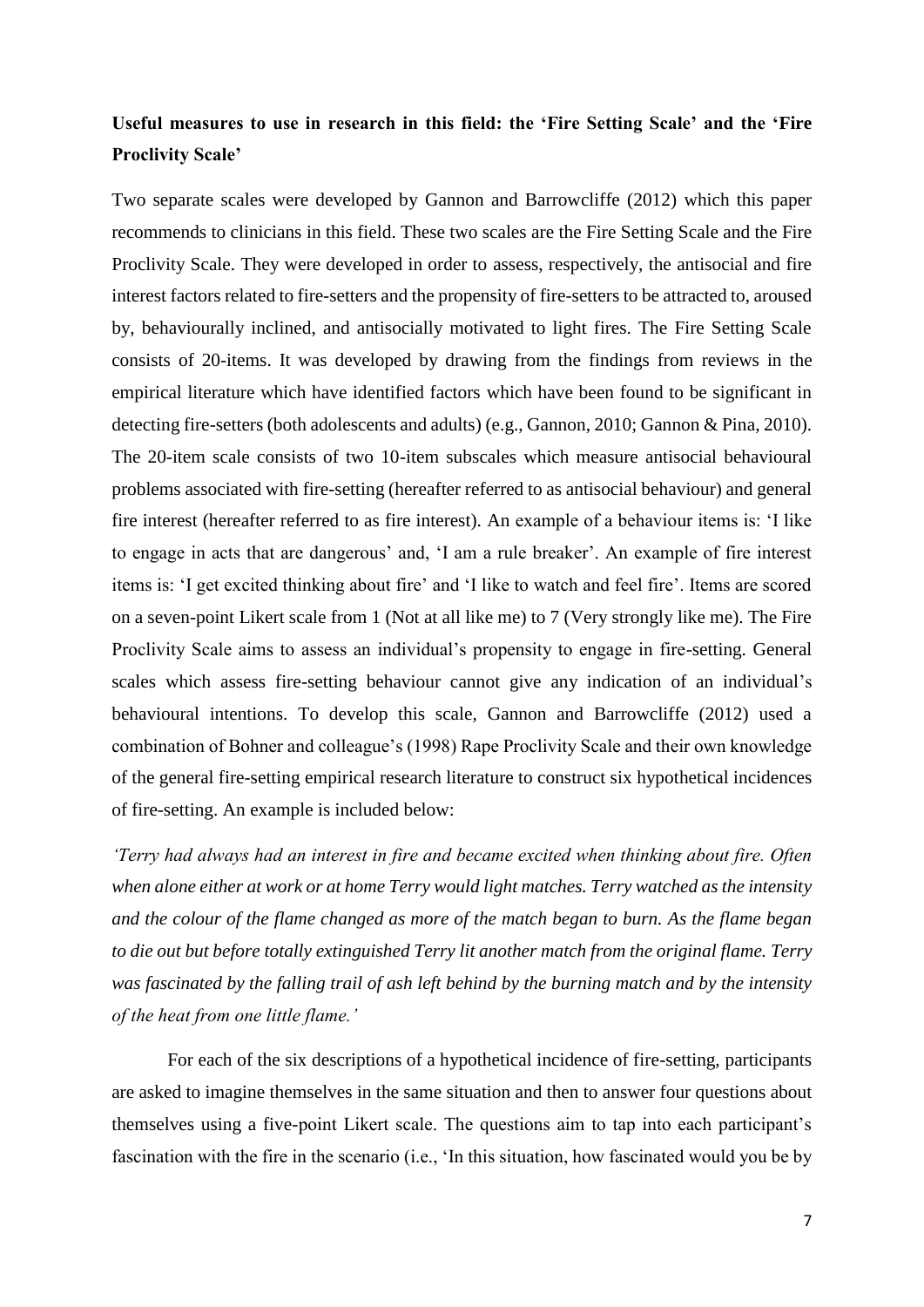the fire?';  $1 = Not$  at all fascinated to  $5 = Very$  strongly fascinated), behavioural propensity to engage in a similar behaviour (i.e., 'In this situation, could you see yourself doing the same?';  $1 =$  Would definitely not have done the same to  $5 =$  Would definitely have done the same), general arousal to fire (i.e., 'In this situation, how much would you have enjoyed watching the fire';  $1 =$  Would not enjoy it at all to  $5 =$  Would greatly enjoy it) and general antisocialism (i.e., 'Imagine that someone [e.g., a passer by] had seen you light the fire. In this situation, how much would you have enjoyed watching their reaction?'). Across all the six descriptions, the following can be derived: (1) A general overall fire-setting propensity score (i.e., a participant's total score across all six vignettes, for all four questions; ranging from 24 to 120); (2) A general fire-setting fascination score (i.e., a participant's score across all six vignettes, for the fascination question; ranging from 6 to 36); (3) A general fire-setting behavioural propensity score (i.e., a participant's score across all six vignettes, for the behavioural propensity question; ranging from 6 to 36); (4) A general fire-setting arousal score (i.e., a participant's score across all six vignettes, for the arousal question; ranging from 6 to 36); and (5) A general fire-setting antisocialism score (i.e., a participant's score across all six vignettes, for the antisocialism question; ranging from 6 to 36). (Gannon & Barrowcliffe,  $2012$  – see page 6-7).

In their study, Gannon and Barrowcliffe (2012) found that these new scales show promise for detecting factors associated with fire-setting. To their knowledge, and the authors of the present paper, there is no other scale which asks respondents to imagine themselves in the situation of a fire-setting protagonist, or rate actual behavioural propensity to engage in similar fire-setting acts. There exist few established measures which assess fire interest and, as just mentioned, not one measure uses the power of imagination in order to increase the validity of their self-report measure (Murphy & Clare, 1996) which further emphasises the need to draw research and clinical attention to these two scales developed by Gannon and Barrowcliffe (2012). There is a need for further research to look at the validity and reliability of these two new scales. Gannon and Barrowcliffe (2012) also recommend that there is a need to validate the Fire Proclivity Scale to be used to identify, for instance, individuals in the community who may require preventative work or individuals in secure settings who require work on their fascination with and sensory reinforcement from fire. Clinical teams could also use it (once it has been validated) as a pre and post measure in order to measure any improvements after completion of an intervention. As stated by Gannon and Barrowcliffe (2012): *"Gaining such knowledge would significantly increase our understanding of firesetting aetiology, the similarities and differences between detected and undetected firesetters, and would allow many*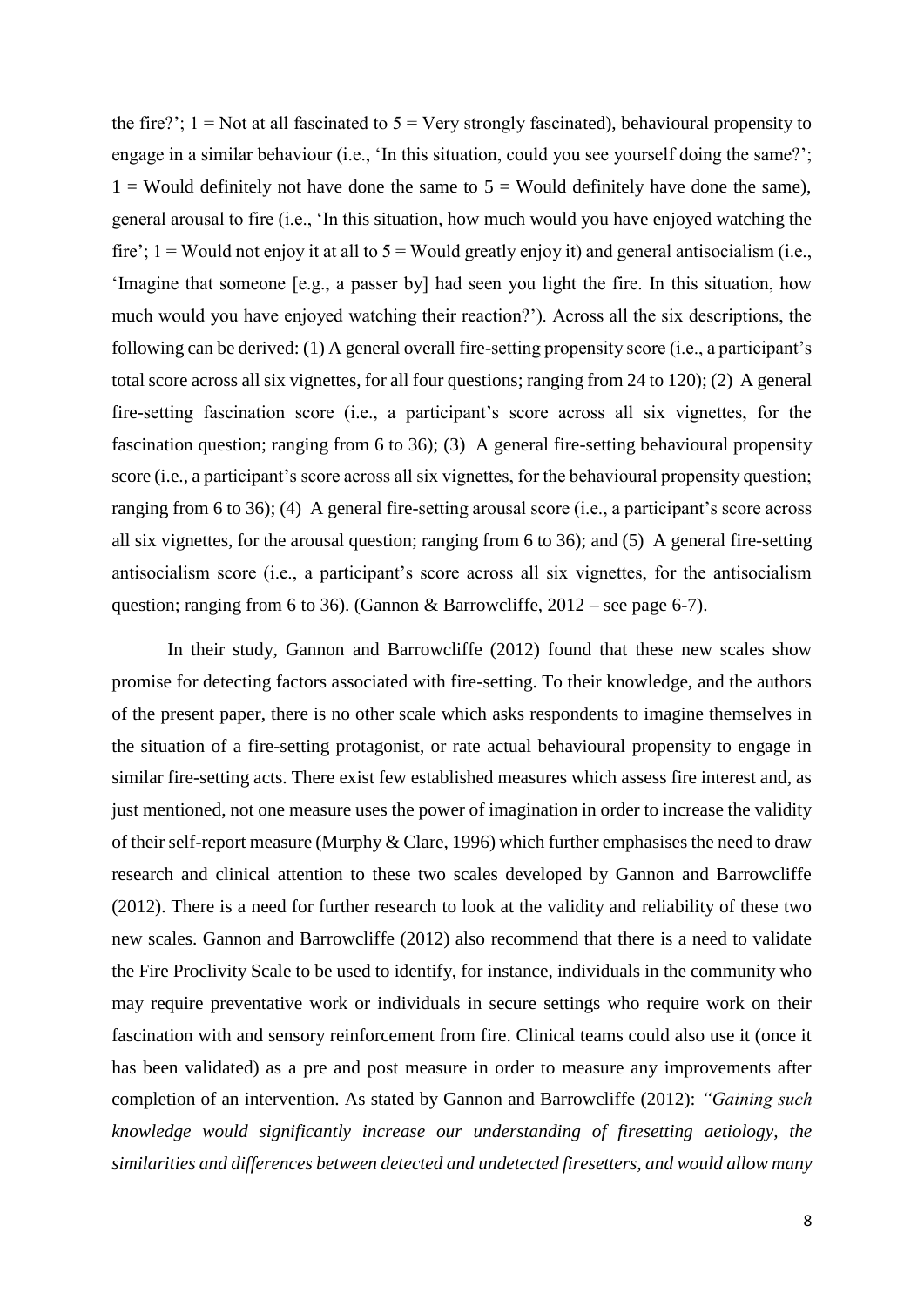*professionals to begin working in a field that has been historically researched only by psychiatrists or mental health professionals"* (pp. 14).

#### **Conclusion**

This review identified key literature which has identified a variety of distinct pathways to firesetting and also highlights two assessments/measures for fire-setters. Such information is useful for clinicians when they encounter this group of offenders. There is a very real need for additional empirical research in this area. There is also a need for an increased awareness and understanding of how various types of psychopathy can contribute to fire-setting in both a legal and clinical context.

*Conflicts of Interest* There are no conflicts of interest to declare *Funding* This paper was unfunded.

#### **References**

Alexander, R. T. Chester, V., Green, F. N., Gunaratna, I. and Hoare, S. (2015), "Arson or fire setting in offenders with intellectual disability: clinical characteristics, forensic histories, and treatment outcomes", Journal of Intellectual and Developmental Disability, Vol. 2, pp. 189- 197. https://doi.org/10.3109/13668250.2014.998182

American Psychiatric Association. (2013), "Diagnostic and statistical manual of mental disorders" (5th ed., text revision). Washington, DC: Author.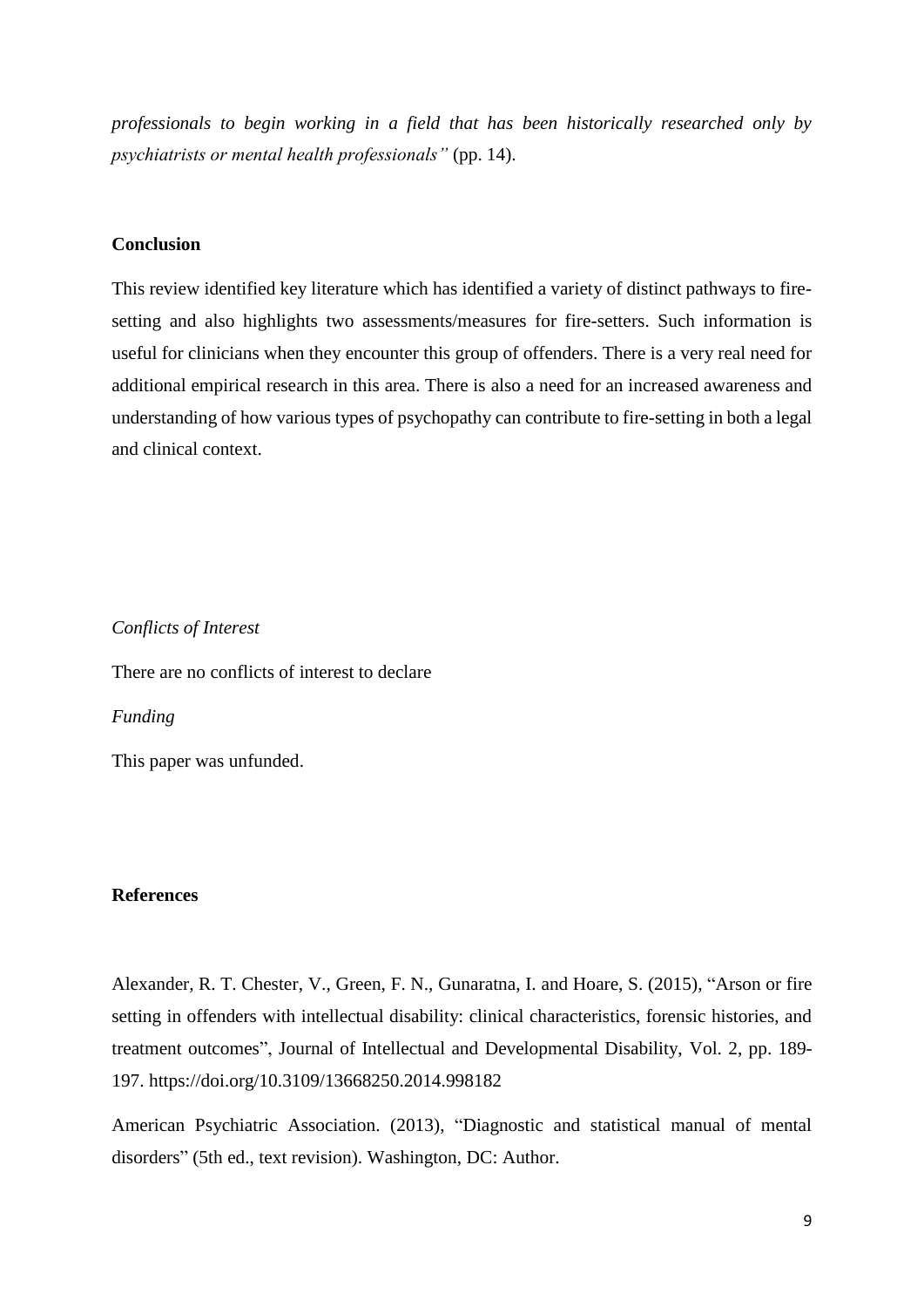Bohner, G., Reinhard, M.-A., Rutz, S., Sturm, S., Kerschbaum, B. and Effler, D. (1998), "Rape myths as neutralizing cognitions: Evidence for a causal impact of anti-victim attitudes on men's self-reported likelihood of raping", European Journal of Social Psychology, Vol. 28, pp. 257– 269. https://doi.org/10.1002/(SICI)1099-0992(199803/04)28:2<257::AID-EJSP871>3.0.CO;2-1

Ducat, L., McEwan, T. and Ogloff, J. R. P. (2013), "Comparing the characteristics of firesetting and non-firesetting offenders: Are firesetters a special case?", The Journal of Forensic Psychiatry and Psychology, Vol. 24 No. 5, pp. 549-569. https://doi.org/10.1080/14789949.2013.821514

Gannon, T. A. and Barrowcliffe, E. (2012), "Firesetting in the general population: The development and validation of the Fire Setting and Fire Proclivity Scales", Legal and Criminological Psychology, Vol. 17 No. 1, pp. 105-122. https://doi.org/10.1348/135532510X523203

Gannon, T. A. and Pina, A. (2010), "Firesetting: Psychopathology, theory and treatment", Aggression and Violent Behavior, Vol. 15 No. 3, pp. 224–238. https://doi.org/10.1016/j.avb.2010.01.001

Gannon, T. (2010), "Female arsonists: Key features, psychopathologies and treatment needs", Psychiatry: Interpersonal and Biological Processes, Vol. 73 No. 2, pp. 173–189. https://doi.org/10.1521/psyc.2010.73.2.173

Hagenauw, L. A., Karsten, J., Akkerman-Bouwsema, G. J., de Jager, B. E. and Lancel, M. (2015), "Specific risk factors of arsonists in a forensic psychiatric hospital", International Journal of Offender Therapy and Comparative Criminology, Vol. 59 No. 7, pp. 685-700. https://doi.org/10.1177/0306624X13519744

Murphy, G. H. and Clare, I. C. H. (1996), "Analysis of motivation in people with mild learning disabilities (mental handicap) who set fires", Psychology, Crime and Law, Vol. 2 No. 3, pp. 153–164. https://doi.org/10.1080/10683169608409774

Nanayakkara, V., Ogloff, J. R. and Thomas, S. D. (2015), "From haystacks to hospitals: An evolving understanding of mental disorder and firesetting", International Journal of Forensic Mental Health, Vol 14 No. 1, pp. 66-75. https://doi.org/10.1080/14999013.2014.974086